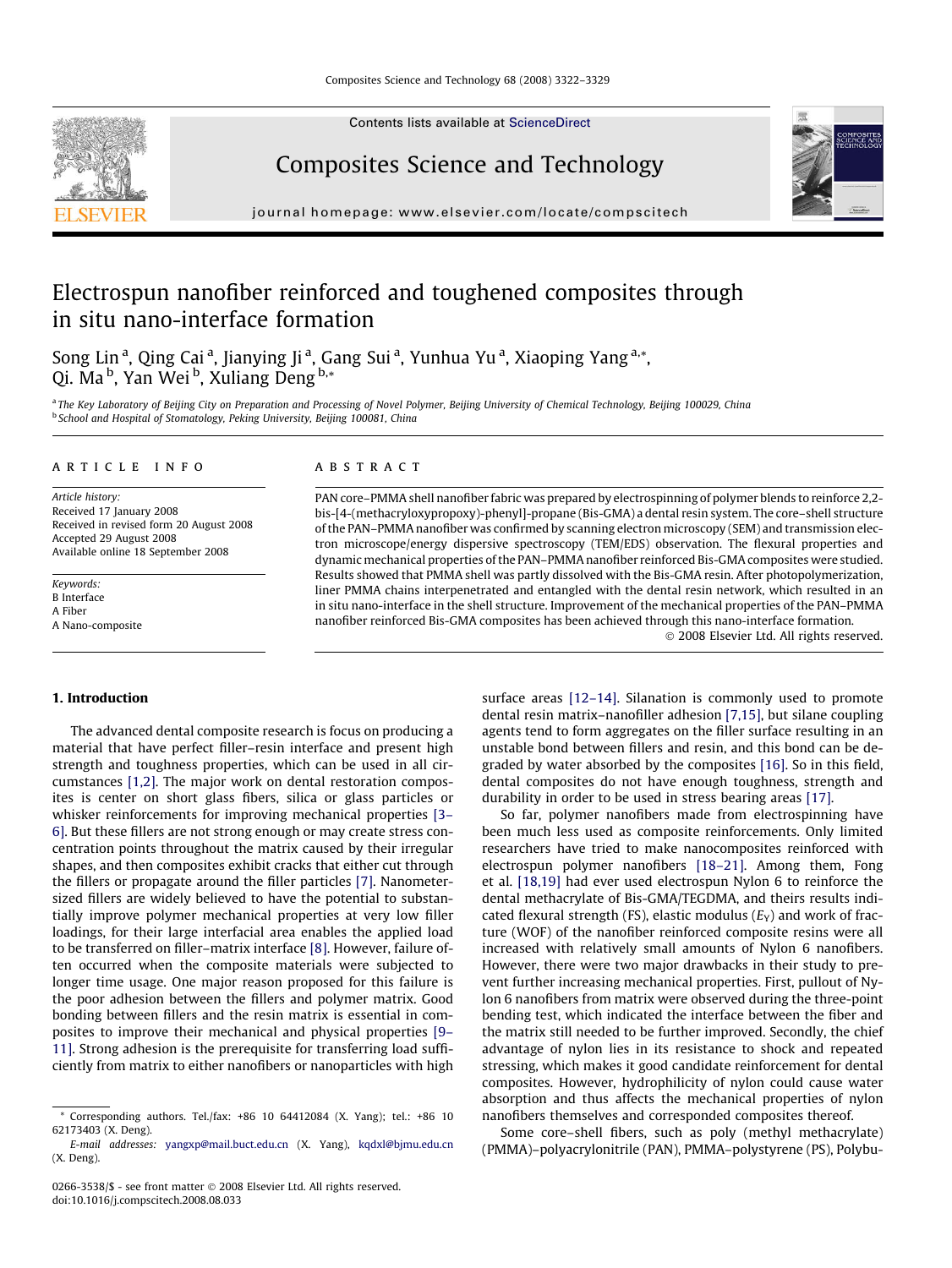tadiene (PB)–PS, PAN–PMMA and nylon–PMMA fibers, had been reported in recent years [\[22–26\].](#page-7-0) These fibers were made either by coaxial-electrospinning with coannular nozzles [\[25,26\]](#page-7-0) or by co-electrospinning polymer blends using a single-nozzle technique. Usually, good concentricity is hard to be achieved in coaxial-electrospinning, while excellent core–sheath structure had been identified by using the latter technique [\[22–24\]](#page-7-0). It was found that the formation of core–sheath structures in polymer blends electrospinning depended strongly on factors including difference in polymer solubility parameters, molecular mobility and solvent evaporation rate, etc. Theoretically, such core–shell nanofibers which is designed to have a core with high strength and a shell to provide good adhesion with resin matrix through chemical bonding or formation of IPN structure, will submit a kind of novel nanocomposite possessing of excellent mechanical properties. However, no report has been published on using core–shell electrospun nanofibers to reinforce dental resin.

Accordingly, this study reports the preparation of PAN core– PMMA shell structured nanofibers by co-electrospinning of polymer blends and the application of the nanofibers to reinforce Bis-GMA dental resin system. PMMA shell can partly dissolved in Bis-GMA resin, and a semi-IPN structure will form after Bis-GMA being photopolymerized to remarkably improve the interfacial properties between fibers and matrix, which had been proved to be a effective method to ameliorate the adhesion of glass fiber to Bis-GMA matrix [\[27,28\]](#page-7-0). To obtain this purpose, (i) PAN core– PMMA shell structured nanofiber was electronspun, (ii) nanofiber reinforced composites were fabricated, and (iii) flexible properties and dynamic mechanical properties of the nano-composites were investigated, in order to clarify the characterization of in situ interfacial interaction between core-shell nanofibers and Bis-GMA resin.

#### 2. Materials and methods

#### 2.1. Materials

Commercial PAN fibers composed of PAN/methyl acrylate/itaconic acid (93:5.3:1.7 w/w,  $M_W$  = 100,000 g/mol, Courtaulds Ltd., UK) and PMMA particles ( $M_W$  = 500,000 g/mol, LG Ltd., Korea) were purchased for electrospinning core–shell structure nanofibers. Dimethylformamide (DMF, solvent), Bis-GMA resin, tri-(ethylene glycol) dimethacrylate (TEGDMA, diluter), camphorquinone (CQ, photo-initiator), and 2-(dimethylamino) ethyl methacrylate (DMA-EMA, co-initiator) were supplied by Aldrich Chemical Co. Fig. 1 shows the molecular structures of resin and initiators used in the experiment.

## 2.2. Electrospinning of PAN core–PMMA shell nanofibers

1.8 g PAN fibers and 0.6 g PMMA particles were dissolved in 10 ml dimethylformamide (DMF), respectively, which were mixed together and stirred magnetically for about 3 h to obtain a homogeneous solution [A]. 1.2 g PAN fibers [B] and 1.2 g PMMA particles [C] were also dissolved in 10 ml DMF, respectively. The shear viscosity of all solutions was measured by using a digital rotation viscometer (NDJ-5S, China) under the same shear rate about  $400 s^{-1}$ .

All solutions were electrospun in the same condition. These solutions were directly electrospun using a typical electrospinning equipment [\[29\].](#page-7-0) The solution was fed to the 5 ml needle tip (0.4 mm dia.) using a syringe pump (TOP 5300) at a 0.4 ml/h $^{-1}$  flow rate. As the electrical field increased, nanofibers were spun and collected on a grounded metal sheet with 10 cm width and 15 cm length. The applied voltage (DW-P303-1AC, China) was kept at 16 kV, and the distance between the needle tip and the metal sheet was 17 cm. All the nonwoven fabrics were dried in a vacuum oven at 60 °C for 48 h, which were approximately 7 mg/cm<sup>2</sup> in weight and  $35 \mu m$  in thickness.

#### 2.3. Fabrication of nanofiber reinforced composites

The nonwoven nanofibers fabrics were carefully cut into pieces with the size of 45 mm  $\times$  5 mm for DMTA test and 25 mm  $\times$  2 mm for three - point bending test. Teflon mold was used to produce 45 mm  $\times$  5.0 mm  $\times$  2.0 mm and 25 mm  $\times$  2.0 mm  $\times$  2.0 mm beam shape composite specimens. The nanofiber nonwoven fabrics pieces were laminated into the matrix layer by layer. Firstly, nonwoven nanofiber fabrics were carefully laid up into the mold. Then Bis-GMA/TEGDMA resin (50/50 wt%) with photo initiator CQ (mass fraction of 0.5%) and co-initiator DMAEMA (mass fraction of 1%) were poured into the mold to immerse with the fabrics. Vacuum oven was employed to remove the trapped air bubbles in the immersed pieces for about 24 h. All the specimens were photo-cured for 1 min using curing light (QHL 75 Densply) in the yellow-light room to avoid the premature curing, and stored at  $37 \text{ °C}$  for 48 h. The sides of the specimens were carefully polished with 2400 grit silicon carbide paper before tests. The final dimensions of the specimens were measured by vernier caliper.

## 2.4. Analysis and characterization

#### 2.4.1. Core–shell structures

The morphologies of PMMA, PAN and PAN–PMMA nanofibers were observed by SEM (FESEM Hitachi S-4700). Based on the SEM photos, diameter range of the nanofibers was obtained by using image visualization software Image J. All the samples were sputter coated with a thin layer of gold to allow for better electrical conduction. A JEM-3010 TEM (JEOL Japan Inc.), operating at 300 kV with a measured point-to-point resolution of 0.17 nm and an energy dispersive X-ray spectroscopy (EDS) system (GENESIS 307, USA, EDAX, INC.), was used to identify and characterize the coreshell structure of the PAN–PMMA nanofibers. For the preparation of TEM samples, the nanofibers were, respectively, collected on two carbon-coated copper specimen grids during electrospining. Then one sample was dipped in acetone to dissolve the PMMA of the nanofiber. The elemental analysis of two nanofiber sample surfaces was carried out by EDS to determine nitrogen and oxygen element content.

#### 2.4.2. Microstructure of in situ nano-interface

The flexural fracture surfaces of the nanofiber reinforced composite specimens were examined by SEM to observe interfacial adhesion between the nanofibers and dental resin matrix. All the

Fig. 1. Molecular structures of dental monomers and initiators.

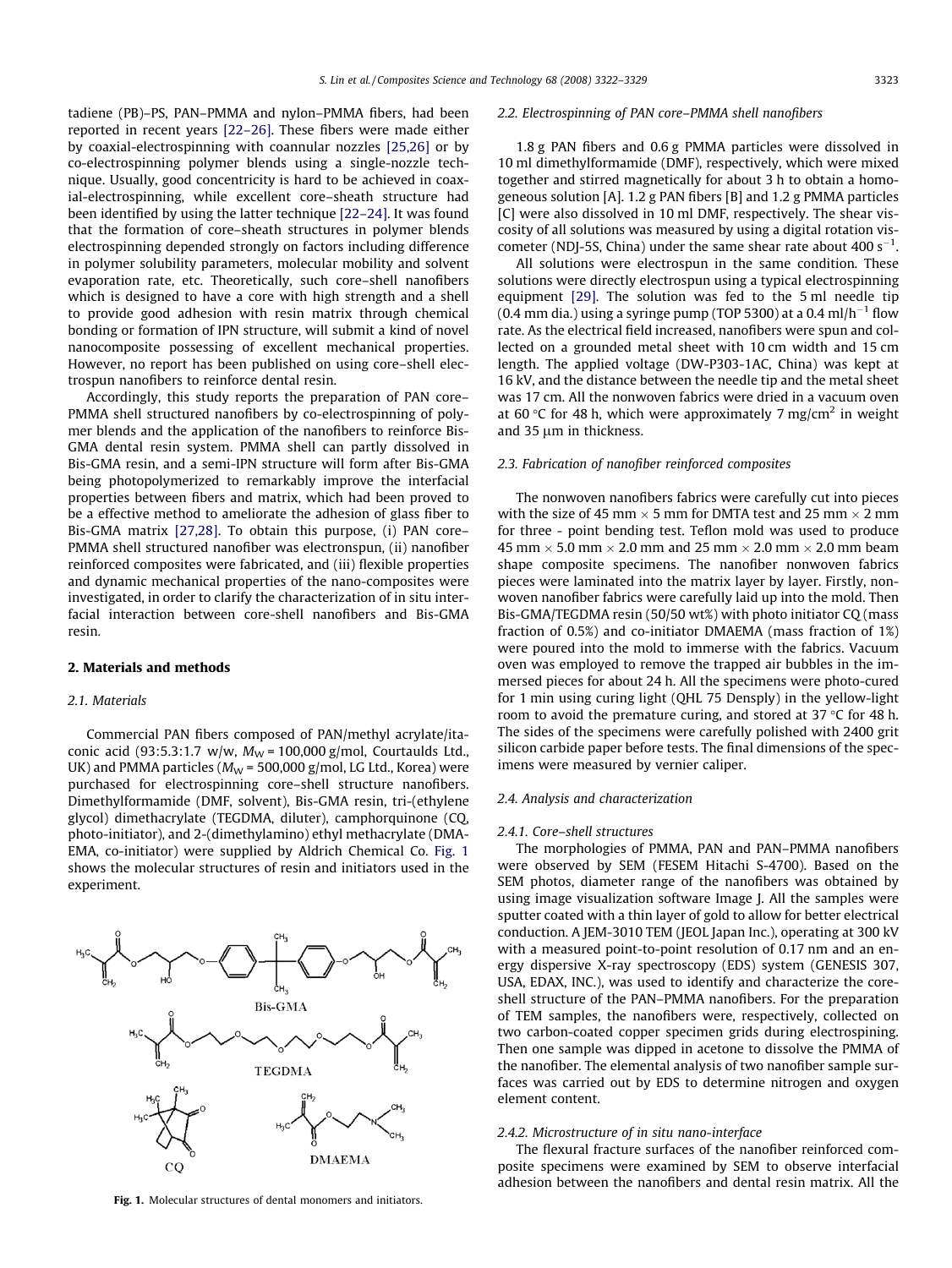samples were sputter coated with a thin layer of gold to allow for better electrical conduction.

#### 2.4.3. Dynamic mechanical properties

Dynamic mechanical properties of samples were determined using a dynamic mechanical thermal analyzer (Rheometry Scientific DMTA V) in a three-bending mode at a frequency of 5 Hz and a scan rate of 5 °C/min within  $-50$ –250 °C temperature range. The dimensions of specimens were 2.0 mm  $\times$  5.0 mm  $\times$  45 mm.

#### 2.4.4. Flexural properties

The flexural strength, flexural modulus and work of fracture of Bis-GMA resin, PMMA nanofiber reinforced Bis-GMA composites, PAN nanofiber reinforced composites, PAN–PMMA nanofiber reinforced composites were measured in a three-point bending test. The size of the specimens was  $2 \text{ mm} \times 2 \text{ mm} \times 25 \text{ mm}$ . A Lloyd material testing machine (model LRX; Lloyd Instruments, Fareham, England) was used for the three-point bending test according to the ISO 10477:92 standard with a span of 20 mm and a crosshead speed of 1.0 mm/min. The load-deflection curves were recorded with a PC computer software (Nexygen, Lloyd Instruments, Fareham, England). Flexural strength  $(S_f)$ , flexural modulus  $(E_v)$  and work of fracture (WOF) were calculated from the following formulae:

$$
S_{\rm f} = 3Fl/2bh^2 \tag{1}
$$

$$
E_y = l^3 F_1 / 4f b h^3 \tag{2}
$$

$$
WOF = A/bh \tag{3}
$$

where  $F$  is the applied load  $(N)$  at the highest point of load-deflection curve,  $l$  is the span length (20.0 mm),  $b$  is the width of the test specimen, and h is the thickness of the test specimens,  $F_1$  is the load (N) at a venient point in the straight line portion of the trace,  $f$  is the deflection (mm) of the test specimen at load  $F_1$ . A in Joules (J) is the work done by the applied load to deflect and fracture the specimen, corresponding to the area under the load-deflection curve WOF is the work of fracture in J/m<sup>2</sup> or kJ/m<sup>2</sup>. Eight specimens were tested for average.

## 3. Results and discussion

## 3.1. Electrospinning of PAN core–PMMA shell nanofibers

Fig. 2 shows the SEM images of electrospun PMMA, PAN and PAN–PMMA nanofibers, respectively. The diameter of PMMA nanofibers was in the range from 800 to 1200 nm, and PAN nanofibers from 200 to 400 nm, while the diameter of PAN–PMMA nanofibers was in the range from 200 to 500 nm, thinner than that of PMMA nanofibers.

[Fig. 3\(](#page-3-0)a) presents the TEM image of electrospun PAN–PMMA nanofiber. The PAN–PMMA nanofiber exhibited relatively uniform core–shell structure along the fiber axis, with an outer diameter about 290 nm and a wall thickness about 50 nm. When the nanofibers were treated with acetone, it presents a single phase structure and the diameter was reduced to 220 nm as shown in [Fig. 3\(](#page-3-0)b). From the figure, only the PMMA was dissolved by acetone, which was located in the shell. In order to identify the compositions of the two kinds of nanofiber surface, EDS measurements were performed and the results were shown in the [Fig. 3](#page-3-0). The EDS spectra data were listed in [Table 1.](#page-3-0) EDS measurements detected substantial amounts of nitrogen and oxygen element on the nanofiber surface. Atomicity ratios of nitrogen to oxygen were different from two kinds of nanofiber surface,  $1:1.8(a/a)$  of the core-shell structure nanofibers and 1:1 (a/a) of the nanofiber surface by acetone treatment. PAN polymer displays the same N/O atomicity ratio (1:1) to the core phase. Thus, for the hybrid core-shell structured nanofibers, PAN was located in the core phase, and PMMA was moved outside to form the shell phase. This is different from the PMMA(core)–PAN(shell) nanofibers prepared by Bazilevsky et al. [\[23\],](#page-7-0) although the same polymer pair was used.

Wei et al. [\[24,30\]](#page-7-0) reported that the molecular weight distribution and viscosity ratio of compositions were impact factors on the development of electrospinning core-shell structured nanofibers. They reported that the higher viscous component was always located at the center and lower viscous component located in the outside [\[30\]](#page-7-0). In this study, molecular weight of PAN was higher than that of PMMA, which indicated that PAN had longer molecular



Fig. 2. SEM images of electrospun (a) PMMA nanofibers, (b) PAN nanofibers, and (c) PAN–PMMA nanofibers.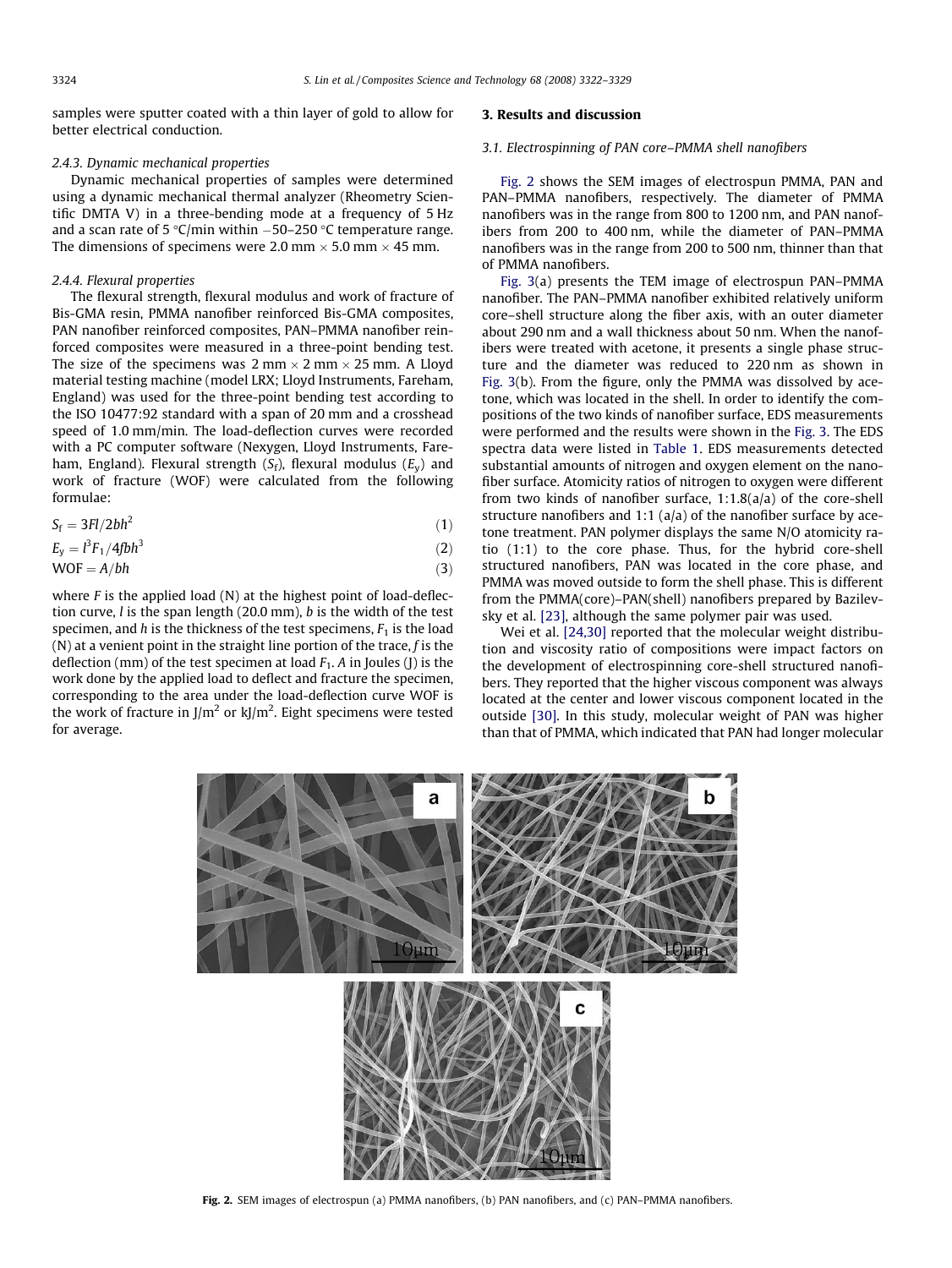<span id="page-3-0"></span>

Fig. 3. TEM images and EDS measurement of PAN-PMMA nanofiber. (a) Untreated, (b) treated with acetone.

#### Table 1

EDS spectra data of PAN–PMMA nanofiber

| sample                         | Element  | Weight % | Atomic % | N:O(a/a) |
|--------------------------------|----------|----------|----------|----------|
| Nanofiber treated with acetone | C        | 93.7     | 94.8     | 1:1      |
|                                | N        | 2.9      | 2.6      |          |
|                                | $\Omega$ | 3.4      | 2.6      |          |
| Untreated nanofiber            |          | 94.5     | 95.6     | 1:1.8    |
|                                | N        | 1.8      | 1.6      |          |
|                                | O        | 37       | 2.8      |          |
|                                |          |          |          |          |

## Table 2

Shear viscosity of PMMA, PAN and PAN–PMMA dissolved in DMF

|                   | Polymer solution                               |                                                  |                                                    |  |  |  |
|-------------------|------------------------------------------------|--------------------------------------------------|----------------------------------------------------|--|--|--|
|                   | PAN-PMMA<br>$(2.4 \text{ g}/20 \text{ ml})[A]$ | <b>PAN</b><br>$(1.8 \text{ g}/10 \text{ ml})[B]$ | <b>PMMA</b><br>$(0.6 \text{ g}/10 \text{ ml})$ [C] |  |  |  |
| Viscosity (mPa.s) | 400.6                                          | 798.4                                            | 11.3                                               |  |  |  |

chains than PMMA. In addition, the viscosity of PAN in the DMF solution was far higher than that of PMMA composition under the same shear rate, as shown in Table 2. Therefore, the short molecular chains endowed the PMMA molecules with high mobility to move outside to form the shell, while the PAN located inside to form the core. In Bazilevsky's report [\[23\]](#page-7-0), however, their working fluid was a blend of PAN  $(M_w = 150 \text{ kDa})$  and PMMA  $(M_w = 996 \text{ kDa})$ , which led to PMMA core–PAN shell nanofibers. In both cases, component separation was easily happened during electronspinning, which resulted in the production of core–shell structured nanofibers.

## 3.2. In situ nano-interface formation

Fig. 4 is the SEM images of the fracture surfaces of pure resin and the composites with 5 wt% and 7.5 wt% of PMMA nanofibers after three-point flexural testing. The fracture surface of 5 wt% PMMA nanofiber loaded composites was very rough, on which no

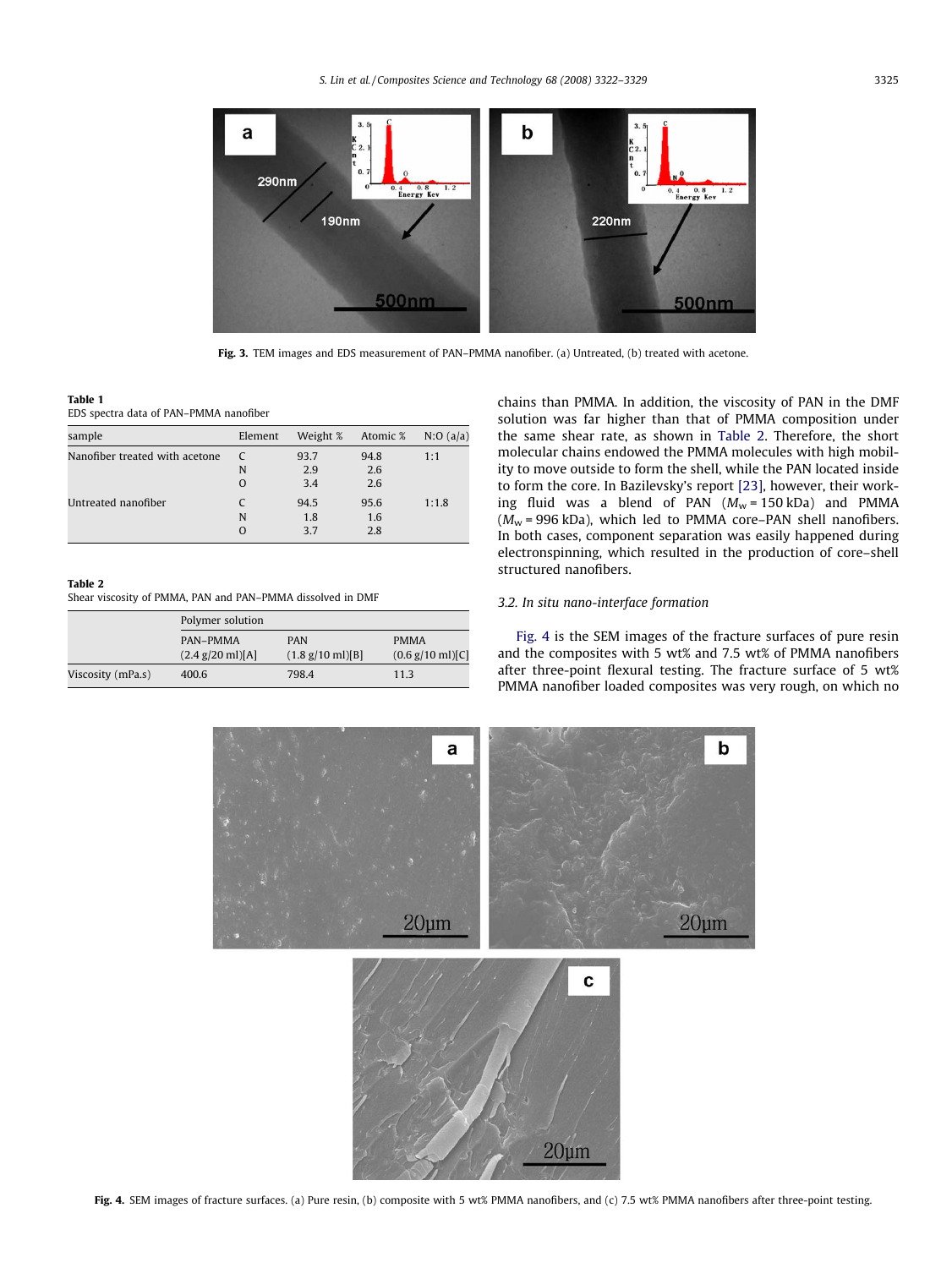PMMA nanofibers were found. It was because that the methacryloyl groups on Bis-GMA main-chain could take favorable interaction with the methacryloyl groups on the side-chains of PMMA, and the PMMA nanofibers were partly dissolved into the dental monomers [\[27,28\].](#page-7-0) After photopolymerization, the linear PMMA could inter-penetrate and entangle with the cross-linked resin network to form a semi-IPN structure. However, when the PMMA content exceeded the dissolving capacity of dental monomers, some extra PMMA nanofibers were sticked together in the composites as shown in [Fig. 4](#page-3-0) (c).

Unlike PMMA nanofiber reinforced composites, both PAN and PAN–PMMA nanofiber kept fiber configuration in the composites (as shown in Fig. 5). However, distinguished difference was identified between the composites reinforced with PAN nanofibers and PAN–PMMA nanofibers by observing the fracture surfaces. For the PAN nanofiber reinforced composites, many pullout nanofibers were observed with little resin on the surface, which implied weak interfacial bonding between nanofibers and matrix. On the contrary, nanofibers in PAN–PMMA composites (Fig. 5a and b) were intimately adhered to the matrix on the fracture surfaces without visible apparent boundaries between nanofibers and matrix, indicating an enhanced interfacial bonding.

Just as PMMA nanofiber reinforced composites, PMMA located in the shell structure of the PAN–PMMA nanofibers could also form a semi-IPN structure with the dental resin. Therefore, an in situ nano-interface between the PAN–PMMA nanofibers and matrix was formed which resulted in good interfacial adhesion between the nanofibers and resin matrix.

In order to know the formation of in situ nano-interface clearly, a schematic representation on the formation of semi-IPN structure of the composites was presented, as seen in Fig. 6. When the PAN– PMMA nanofibers were immersed with the Bis-GMA/TEGDMA resin, PMMA located on the shell could dissolve with the Bis-GMA (Fig. 6b). After photopolymization, linear PMMA interpenetrated and entangled with the crosslinked dental resin network (Fig. 6c) and a semi-IPN structure was formed. It was reported that the interaction between polymer molecular chains and the surface of the nanofibers controls both the polymer molecular conformations at the surface and the entanglement distribution in a larger region surrounding the nanofibers [\[31–33\].](#page-7-0) For the PAN–PMMA nanofibers, PMMA located in the shell structure, with a large surface to volume ratio and just about 50 nm thicknesses can mostly dissolve in Bis-GMA as shown in Fig. 6b. After photopolymization, most of the PMMA chains entangled with the cross-linked dental resin network in a larger region surrounding the nanofibers (Fig. 6c), and a nano-interface was symmetrically and continuously formed between nanofibers and matrix, resulting in a flat configuration of the polymer on the surface of the nanofibers and a compact interface, as shown in Fig. 6d. Therefore, it is hard to find any pullout PAN–PMMA nanofibers on the fracture surface of the composites. The PAN–PMMA nanofiber composites not only introduce PMMA in the shell structure to improve the interfacial adhesion in the



Fig. 6. Schematic representation of formation semi-IPN structure of the composite (a) PAN–PMMA nanofiber (b) PMMA shell of nanofibers dissolved with the dental resin (c) conform semi-IPN structure (d) chain entanglement of the interface to form in situ nano-interface interaction.



Fig. 5. SEM images of fracture surfaces of three-point flexural testing specimens: composite reinforced with different nanofibers. (a) low magnification of PAN-PMMA nanofibers, (b) high magnification of PAN–PMMA nanofiber, (c) low magnification of PAN nanofiber, (d) high magnification of PAN nanofiber.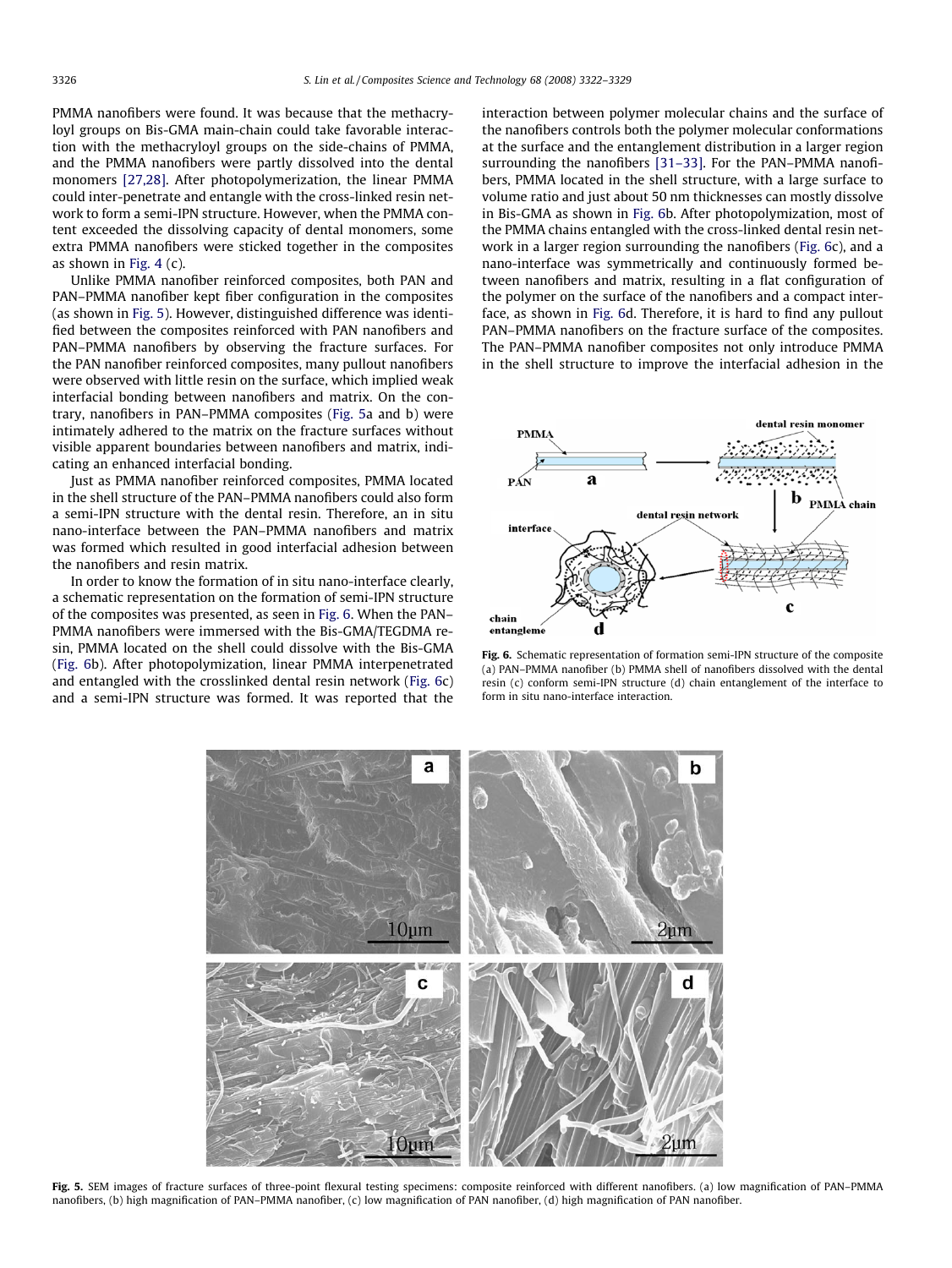composites, but also introduce PAN in the core structure to improve the mechanical properties of the composites. So, this special core–shell structure PAN–PMMA nanofibers reinforced composite should possess strong mechanical properties.

## 3.3. Dynamic mechanical analysis

The tan $\delta$  curves of the composites reinforced with PAN, PMMA and PAN–PMMA nanofibers as a function of temperature are shown in Fig. 7. As shown in Fig. 7(a), for the PMMA nanofiber composites, one broad damping peak is observed for each of the compositions as the PMMA content increases and the damping peak of PMMA nanofiber composites shifts to a higher temperature than that of the neat resin. The literature indicated that only compatible polymers produced an IPN with a broad transition [\[34\].](#page-7-0) When two components are mixed in a compatible blend, chain motilities are generally more restrained making the  $\alpha$ -transition more difficult and spanning a broader temperature range [\[34,35\].](#page-7-0) Therefore, in this study the molecular chain interlock effect between linear PMMA and cross-linked dental resin network was revealed very strongly.

Fig. 7(b) and (c) is the dynamic mechanical properties of the PAN and PAN–PMMA nanofiber reinforced composites. The similar characteristic to the PMMA nanofiber reinforced composites was revealed and the damping peak of both polymers shifted to a higher temperature compared to the neat resin. It is because those nano-reinforcements have been able to affect the segmental motions of the polymer matrix [\[35,36\].](#page-7-0) Foremost, impeding chain mobility is possible if the nanofibers are well dispersed in the matrix [\[37\].](#page-7-0) But as seen in Fig. 7(c), for the PAN nanofiber composites, there is a tendency to form another damping peak at 100  $\degree$ C. It was indicated that the composites may have partial phase separation because of the poor interfacial interaction between the PAN nanofibers and the dental resin matrix. In the contrast, for the PAN– PMMA nanofibers, PMMA located in the shell can be dissolved into the resin and then enhance the interface interaction. Therefore, the PAN–PMMA/Bis-GMA composites present single phase morphology as shown in Fig. 7(b).

#### 3.4. Flexural properties

The flexural strength  $(S_F)$ , flexural modulus  $(E_Y)$  and work of fracture (WOF) of the control samples (pure resin without nanofibers) and the dental composites containing 2.5 wt%, 5.0 wt%, 7.5 wt% and 10.0 wt% of electrospun PMMA nanofibers, PAN nanofibers and PAN–PMMA nanofibers reinforced composites, respectively, were measured and the results were shown in [Fig. 8](#page-6-0). For the PMMA nanofiber reinforced composite, all the  $S_F$ ,  $E_Y$  and WOF values were lower than those of the neat resin. The  $S_F$ ,  $E_Y$  and WOF values were the lowest for the 5 wt% PMMA nanofiber composite, but increased for the 7.5 wt% and 10 wt% PMMA nanofiber composites. Oppositely, the  $S_F$ ,  $E_Y$  and WOF of all the PAN and PAN– PMMA nanofiber reinforced composites increased to a certain extent by impregnation of 2.5% mass fractions of the nanofibers. But for PAN nanofiber composite, the mechanical properties decreased remarkably, when the PAN nanofibers increased from 5 wt% to 10 wt%. While for the PAN–PMMA nanofiber composites, the  $S_F$ ,  $E_Y$  and WOF values continuously increased before the mass fraction of the nanofiber increased to 7.5 wt%. Compared to the neat resin, the  $S_F$ ,  $E_Y$  and WOF of the composites reinforced with 7.5% mass fraction of PAN–PMMA nanofibers increased by 18.7%, 14.1% and 64.8%, respectively. But for the composite with 10% mass fraction of PAN–PMMA nanofibers, all the mechanical properties decreased.

Mechanical properties of electrospun nanofibers reinforced composites could be substantially improved by forming a scaffold-like, highly interpenetrated and porous framework [\[18\]](#page-7-0). But the small diameter of the nanofibers also provided a high ratio of



Fig. 7. The tan  $\delta$  curves of the composites as a function of temperature. (a) PMMA nanofibers, (b) PAN nanofibers, (c) PAN–PMMA nanofibers.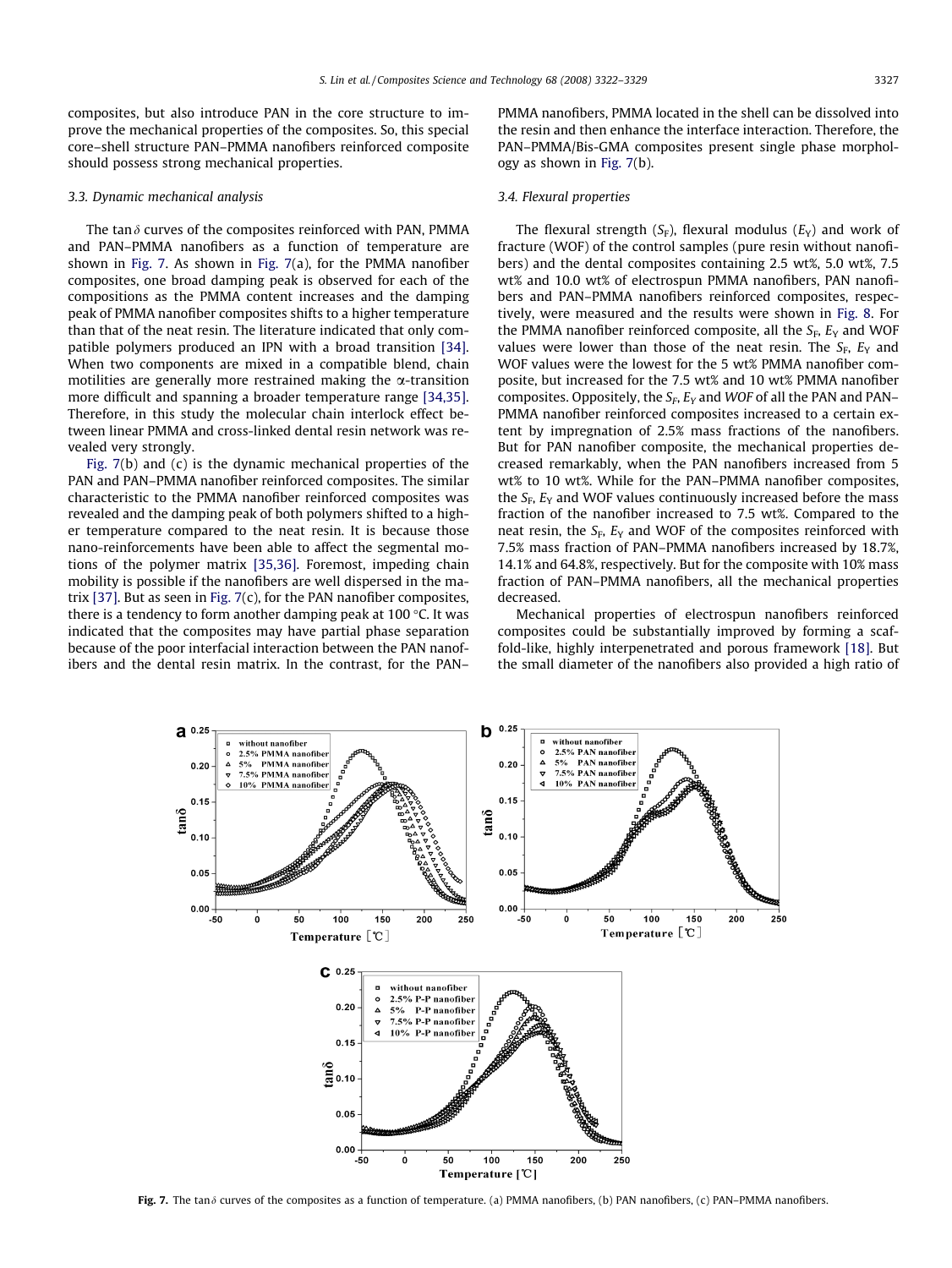<span id="page-6-0"></span>

Fig. 8. Mechanical properties of Bis-GMA dental composites reinforced with various mass fractions of nanofibers. (a) Flexural strength, (b) flexural modulus, and (c) work of fracture.

specific area. The more surface area of the nanofibers, the more chance to result in defects (i.e. voids) between nanofibers and dental resin matrix. The further improvements in mechanical properties of the composites via increasing the amount of nanofibers, might be limited by the more defects existing at the interface between the nanofibers and the matrix [\[18,19\]](#page-7-0). Therefore, the mechanical properties of the composites were improved simultaneously through the impregnation of small mass fractions of electrospun PAN and PAN–PMMA nanofibers. The frictional force can be created through the pulling out of the nanofibers which were strongly bonded to the dental resin matrix, and the frictional force allowed stress transfer across matrix cracks, and therefore increasing the material resistance to fracture [\[18\].](#page-7-0) For the 7.5 wt% nanofibers reinforced composites, the WOF value of the dental composites reinforced with PAN–PMMA nanofibers was much higher than those of the composites reinforced with PAN nanofibers and pure resin (one way analysis of variance (ANOVA),  $P > 0:05$ ). This suggested that the special core-shell structure of the PAN–PMMA nanofiber played an important role in improving the interfacial adhesion between the nanofibers and the dental resin matrix.

### 4. Conclusions

An electrospinning technique of polymer blends was used to fabricate a core-shell structure PAN–PMMA nanofiber in order to reinforce the Bis-GMA dental resin. The PMMA located in the shell could partly be dissolved in dental resin and after photopolymerization, liner PMMA chains interpenetrated and entangled with the crosslinked dental resin network to create an in situ nanointerface in the shell structure with strong interfacial adhesion between nanofibers and matrix. Consequently, the composites present single phase morphology. Compared with the neat resin, the  $S_F$ ,  $E_Y$  and WOF of the composites reinforced with 7.5 wt% mass fraction of PAN–PMMA nanofibers were increased by 18.7%, 14.1% and 64.8%, respectively. Therefore, a new kind of electrospun nanofibers reinforced and toughened composite with strong interfacial bonding between nanofiber and matrix was fabricated. On the basis of this work, many kinds of special core-shell structure of electrospun nanofibers could be designed to reinforce resin by in situ nano-interface formation.

#### References

- [1] Ruddle DE, Maloney MM, Thompson IY. Effect of novel filler particles on the mechanical and wear properties of dental composites. Dent Mater 2002;18(1):72–80.
- [2] Xu HHK, Schumacher GE, Eichmiller FC, Peterson RC, Antonucci JM, Mueller HJ. Continuous-fiber preform reinforcement of dental resin composite restorations. Dent Mater 2003;19(6):523–30.
- [3] Jandt KD, Al-Jasser AM, Al-Aten K, Vowles RW, Allen GC. Mechanical properties and radiopacity of experimental glass-silica-metal hybrid composites. Dent Mater 2002;18(6):429–35.
- [4] Xu HHK. Dental composite resins containing silica-fused ceramic singlecrystalline whiskers with various filler levels. J Dent Res 1999;78:1304–11.
- [5] Ferracane JL. Correlation between hardness and degree of conversion during the setting reaction of unfilled dental restorative resins. Dent Mater 1985;1(1):11–4.
- [6] Li Y, Swartz ML, Phillips RW, Moore BK, Roberts TA. Effect of filler content and size on properties of composites. J Dent Res 1985;64(12):1396–401.
- [7] Xu HHK, Martin TA, Antonucci JM, Eichmiller FC. Ceramic whisker reinforcement of dental composite resins. J Dent Res 1999;78(2):706–12.
- [8] Schaefer DW, Justice RS. How nano are nanocomposites? Macromolecules 2007;40(24):8501–17.
- [9] Zhao F, Takeda N. Effect of interfacial adhesion and statistical fiber strength on tensile strength of unidirectional glass fiber/epoxy composites. Part I: experimental results. Composites A 2000;31:1203–14.
- [10] Kessler A, Bleddzki A. Correlation between interphase-relevant tests and the impact-damage resistance of glass/epoxy laminates with different fibre surface treatments. Compos Sci Technol 2000;60(1):125–30.
- [11] Debnath S, Ranadea R, Wunder SL. Interface effects on mechanical properties of particle-reinforced composites. Dent Mater 2004;20(7):677–86.
- [12] Gao J, Zhao B, Itkis ME, Bekyarova E. Chemical engineering of the single-walled carbon nanotube-nylon 6 interface. J. Am. Chem. Soc 2006;128(23):7492–6.
- [13] Yoshida Y, Shirai K, Nakayama Y, Itoh M, Okazaki M. Improved filler–matrix coupling in resin composites. J Dent Res 2002;81:270–3.
- [14] Tian M, Gao Y, Liu Y. Fabrication and evaluation of Bis-GMA/TEGDMA dental resins/composites containing nano fibrillar silicate. Dent Mater 2008;24(2):235–43.
- [15] Ericksona RL, Davidsonb CL, Halvorsona RH. The effect of filler and silane content on conversion of resin-based composite. Dent Mater 2003;19(4):327–33.
- [16] Craig RG, Powers JM. Restorative dental materials. 11th ed. Mosby: St Louis; 2002.